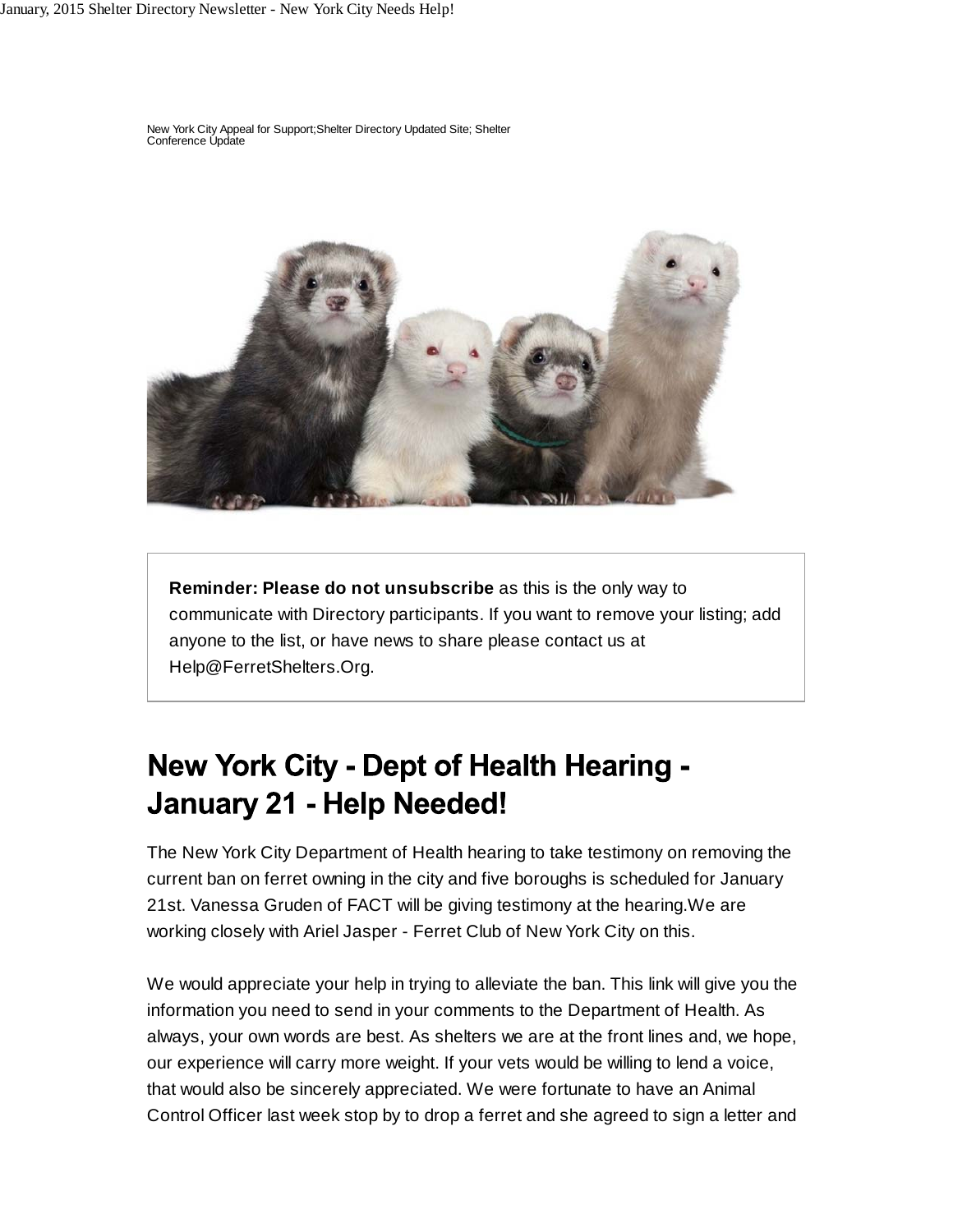ferrets were appropriate companion pets in their city and never caused any "problems" as a species.

<http://ferretassn.org/wp-content/uploads/2015/01/nyc.pdf>

This is just the beginning of the process, but a VERY IMPORTANT one to the ferret owners of New York who will be very appreciative!

## **Shelter Directory Site Updated & Staffing**

I took the quiet holiday "lull" to switch over our out dated template on the Directory. No "major" revamp, but we are now using a new, sleeker, modern template that should keep us on track for a long time. Along with the changes, did a bit of tweaking on the navigation moving some items to the footer (log-in etc). Also links to Petfinder as well as Adopt-A-Pet were added.

Happy to report that Dianna Desrochers will be staying on with us as a site Administrator. She'll continue to help staff the "help" desk along with adding additional shelters. We are now over 150 shelters on the directory and will continue to add more each month. PLEASE let Dianna know of vets, pet stores, ACO's and other multi-species shelters in your area that take in and adopt out ferrets. We need to grow the directory to make it as effective as possible.

## **Shelter Conference Grants Update**

Unfortunately we were turned down by the two most promising potential grant organizations so it is not looking good good for a conference for this year.

Trying to look at options as suggested - I saw that Google Hangouts has the ability to do online video conferencing. I have not had time to investigate further. If anyone has any info or can look into it, please go ahead! It will take me some time before I have a chance to look into it and I will admit, video and me are a bit like oil and vinegar but will give it a try if I must!

# # #

Hoping that everyone had a peaceful holiday and all the best in 2015!.

Ann Gruden